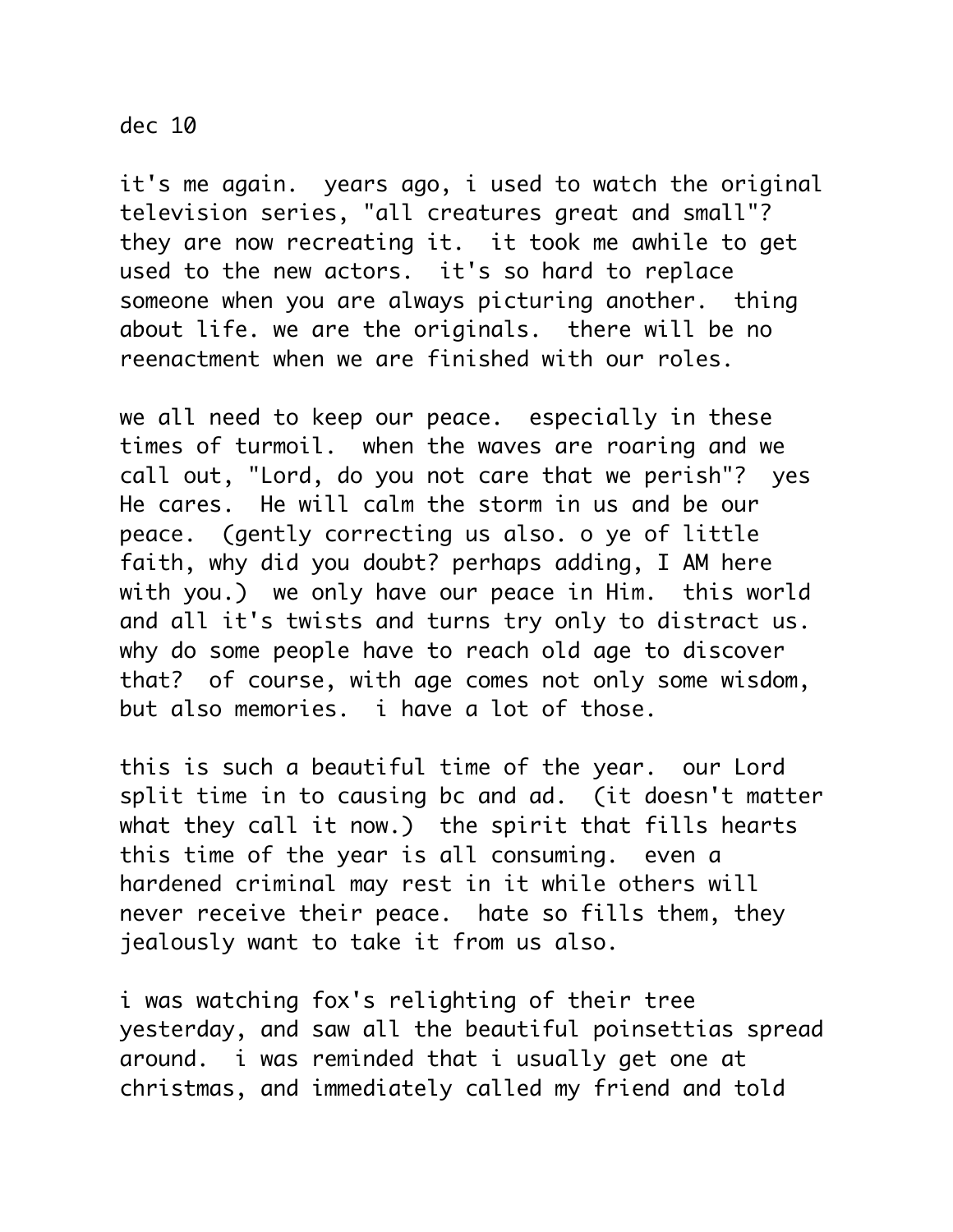her to buy me one the next time she went. the joy that fills our hearts at this time of year, is something we have to let in. poinsettias remind me that it's christmas and how much we all have to be thankful for.

but life and trials persist in all of us. "the genuineness of your faith, being much more precious than gold that perishes, though it is tested by fire, may be found to praise, honor, and glory at the revelation of Jesus Christ" 1 pet 1:7 though our faith remain intact, still the eternal questions remain. God, why? why this sickness and why one is healed and another not. why is one taken at an early age while others live to a lengthy age?

there was a special man in africa that our ministry had done much for. we built him a church. bought him land in two different places, and built wells in both. we financed crusades that drew hundred running. so many things: much time, prayers and money invested. he was good about reaching out to the many and the few. and he was bold. unafraid of the witchcraft and evil all around. then after a several week absence, word finally came that he had a massive heart attack at the end of a service and was gone.

what became of all we invested? we ask not if the lands were over run and the wells confiscated. (they were dedicated to the Lord and remain His.) we ask, was there even one soul that came to know our Lord through this effort? i believe there were more than one. whether they continued in the faith without him there to guide them, i do not know. we lovingly place them in God's hands. i pray they did and gave our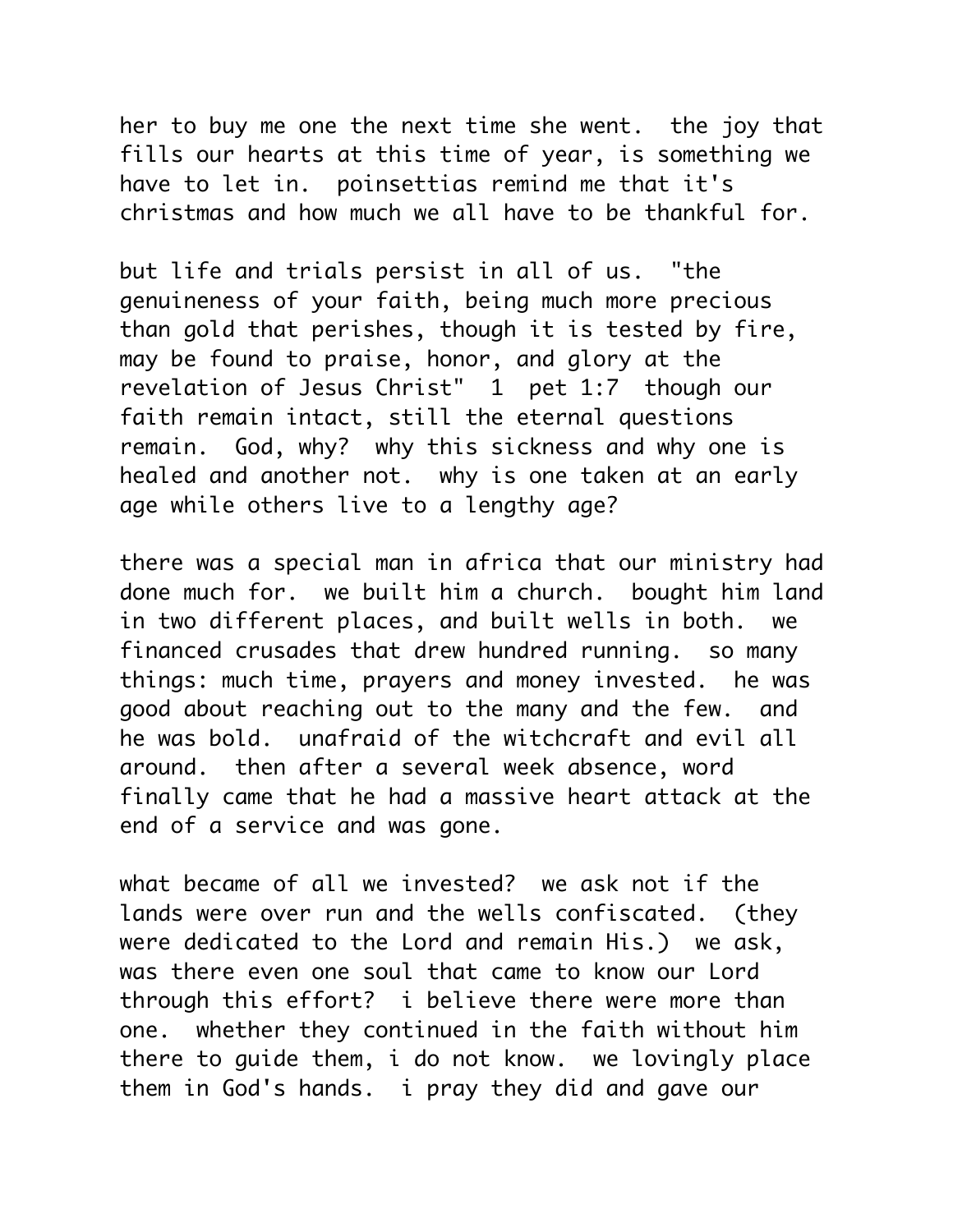brother the honor he was due.

again, we ask God why. even in those times when we feel the enemy has won, we tread on in faith. when does it mean we are fighting the battle against the enemy and when does it mean we are submitting to God's will. just like the question, whose faith is it? is it the one praying or the one receiving?

He has given each a measure of faith. whether we exercise to grow it or not is up to us. and the question, are we submitting to defeat, or to His will? my confession remains this: "Lord, my heart is not haughty, nor my eyes lofty. neither do i concern myself with great matters, nor with things too profound for me." psa 131:1

we trudge on in faith, knowing that whether we win or lose, we win! and we are confident that nothing can ever separate us from His love. if this trial be for our strenthening or demise we are not shaken. as for me, i can't tell that i've gained much strength since the first few weeks after being out of the hospital. i seem to be having a constant congestion. i thought it would clear itself up, but doesn't seem to be doing so.

they warned me when i left the hospital and couldn't swallow that an accumulation of stuff would build up in my lungs which would eventually tell the tale. that's why they wanted a feeding tube, which i refused. if God heals me, then i will be healed. if He takes me, i will be with Him. whether we live or die, we are the Lord's. what a beautiful consolation and hope.